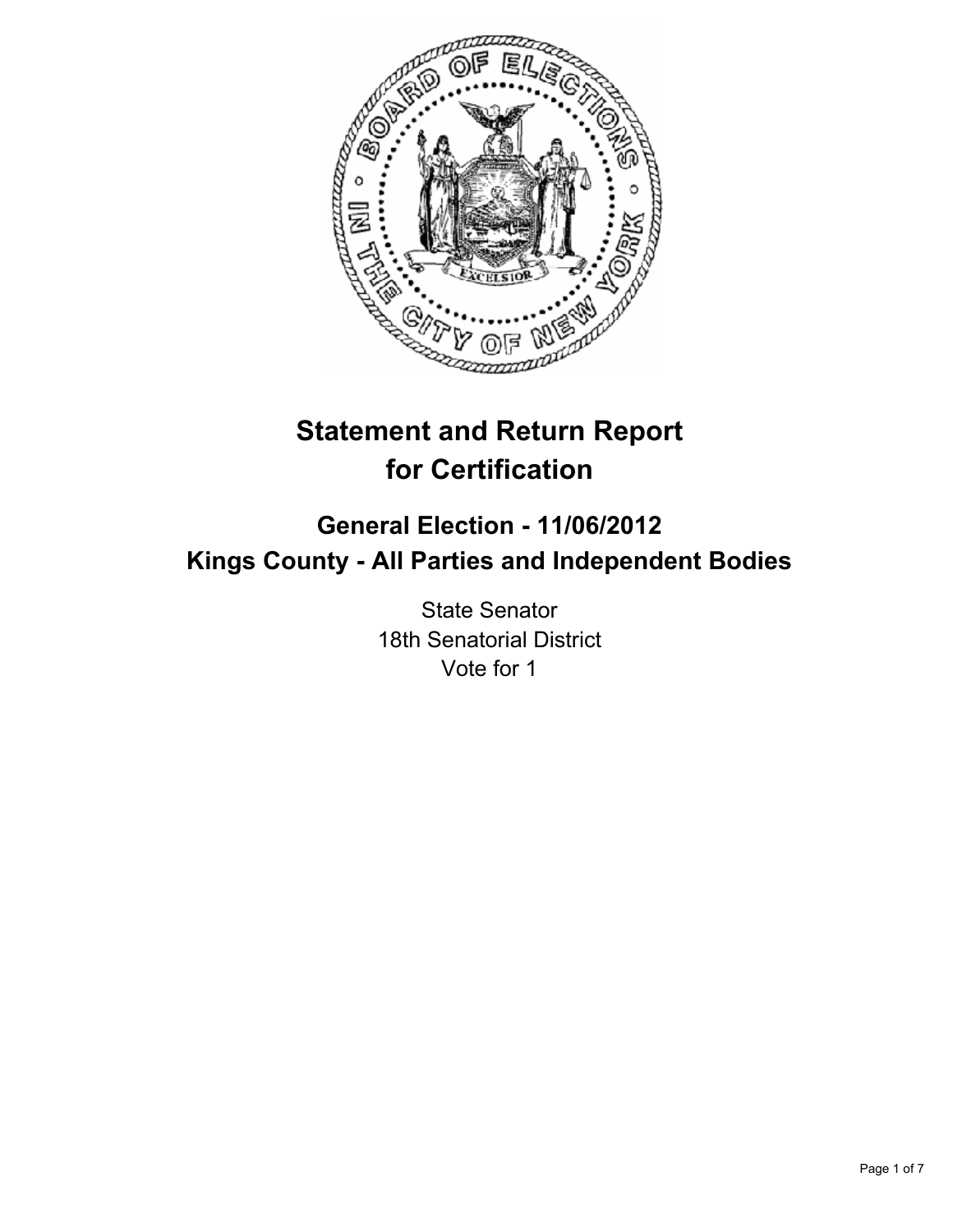

| <b>PUBLIC COUNTER</b>                                    | 12,880 |
|----------------------------------------------------------|--------|
| <b>EMERGENCY</b>                                         | 6      |
| ABSENTEE/MILITARY                                        | 285    |
| <b>FEDERAL</b>                                           | 124    |
| <b>SPECIAL PRESIDENTIAL</b>                              | 0      |
| <b>AFFIDAVIT</b>                                         | 1,861  |
| <b>Total Ballots</b>                                     | 15,156 |
| Less - Inapplicable Federal/Special Presidential Ballots | (124)  |
| <b>Total Applicable Ballots</b>                          | 15,032 |
| MARTIN MALAVE DILAN (DEMOCRATIC)                         | 11,310 |
| MICHAEL FREEMAN-SAULSBERRE (REPUBLICAN)                  | 1,005  |
| MICHAEL FREEMAN-SAULSBERRE (CONSERVATIVE)                | 184    |
| ERICA ETHER (WRITE-IN)                                   | 1      |
| <b>GLENN GREENWARD (WRITE-IN)</b>                        | 1      |
| <b>JASON OTANO (WRITE-IN)</b>                            | 3      |
| <b>JESSICA REED (WRITE-IN)</b>                           | 1      |
| JOHN GALT (WRITE-IN)                                     | 1      |
| JOHN RODRICK (WRITE-IN)                                  | 1      |
| LINCOLN RESTLER (WRITE-IN)                               | 3      |
| LUIS A. JORDAN (WRITE-IN)                                | 1      |
| MARCOS MASRI (WRITE-IN)                                  | 1      |
| MARK BORINO (WRITE-IN)                                   | 1      |
| MATTHEW DUNBAR (WRITE-IN)                                | 1      |
| ROMAN ROMAYA (WRITE-IN)                                  | 1      |
| RON PAUL (WRITE-IN)                                      | 1      |
| TOM HOBAV (WRITE-IN)                                     | 1      |
| TREVOR TYRRELL (WRITE-IN)                                | 1      |
| UNATTRIBUTABLE WRITE-IN (WRITE-IN)                       | 11     |
| <b>Total Votes</b>                                       | 12,529 |
| Unrecorded                                               | 2,503  |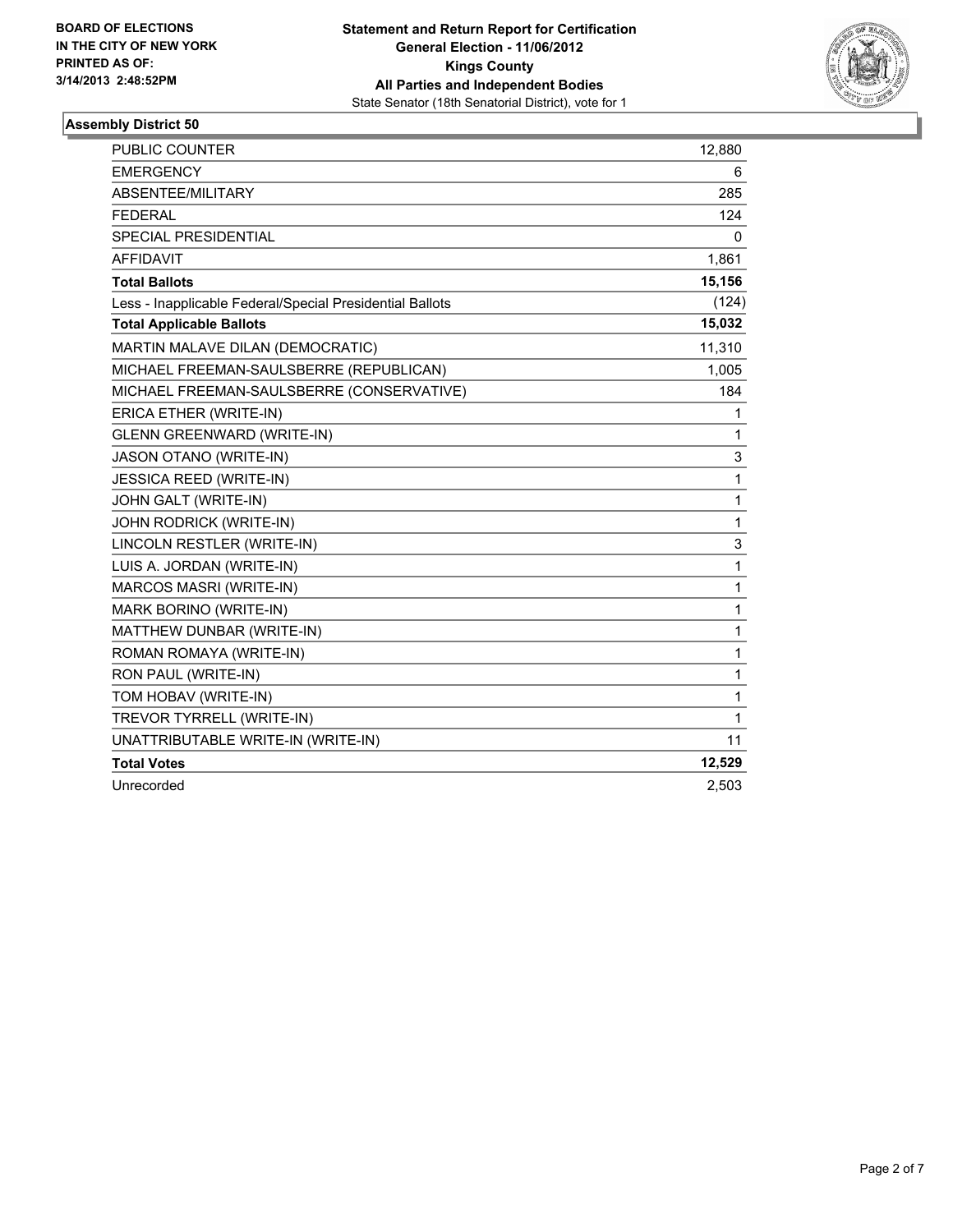

| <b>PUBLIC COUNTER</b>                                    | 29,599         |
|----------------------------------------------------------|----------------|
| <b>EMERGENCY</b>                                         | 126            |
| ABSENTEE/MILITARY                                        | 444            |
| <b>FEDERAL</b>                                           | 157            |
| SPECIAL PRESIDENTIAL                                     | 0              |
| <b>AFFIDAVIT</b>                                         | 4,121          |
| <b>Total Ballots</b>                                     | 34,447         |
| Less - Inapplicable Federal/Special Presidential Ballots | (157)          |
| <b>Total Applicable Ballots</b>                          | 34,290         |
| MARTIN MALAVE DILAN (DEMOCRATIC)                         | 27,200         |
| MICHAEL FREEMAN-SAULSBERRE (REPUBLICAN)                  | 1,282          |
| MICHAEL FREEMAN-SAULSBERRE (CONSERVATIVE)                | 316            |
| ALAN UNI (WRITE-IN)                                      | 1              |
| ANDERSON RODRIGUZE (WRITE-IN)                            | 1              |
| ANIAYWY GOODES (WRITE-IN)                                | 1              |
| ANNETTE HERNANDEZ GOODMAN (WRITE-IN)                     | $\overline{c}$ |
| BEN FRIED (WRITE-IN)                                     | 1              |
| BETHANY HARTZELL HUGGHINS (WRITE-IN)                     | 1              |
| CARLATA RUIZ (WRITE-IN)                                  | 1              |
| CHRISTOPHER REID (WRITE-IN)                              | 1              |
| CRAIG SEEMAN (WRITE-IN)                                  | 1              |
| DAVID RHETT JONES (WRITE-IN)                             | 2              |
| ED GUARDARA (WRITE-IN)                                   | 1              |
| ERNEST GENTILE (WRITE-IN)                                | 1              |
| G LUCAS CRAME (WRITE-IN)                                 | 1              |
| <b>GORDON CLAY (WRITE-IN)</b>                            | 1              |
| JARED ADAMES (WRITE-IN)                                  | $\mathbf{1}$   |
| JASON OTANO (WRITE-IN)                                   | 13             |
| JOE BIDEN (WRITE-IN)                                     | 1              |
| KATHLEEN HANEH (WRITE-IN)                                | 1              |
| LINCOLN RESTLER (WRITE-IN)                               | 5              |
| LOUIS A RAMOS (WRITE-IN)                                 | $\overline{2}$ |
| MARQUIS BROWN (WRITE-IN)                                 | 1              |
| MARTIN SCORSESE (WRITE-IN)                               | 1              |
| RYAN K. HALLHAN (WRITE-IN)                               | 1              |
| TOM SIRACUSE (WRITE-IN)                                  | $\mathbf{1}$   |
| UNATTRIBUTABLE WRITE-IN (WRITE-IN)                       | 16             |
| <b>Total Votes</b>                                       | 28,857         |
| Unrecorded                                               | 5,433          |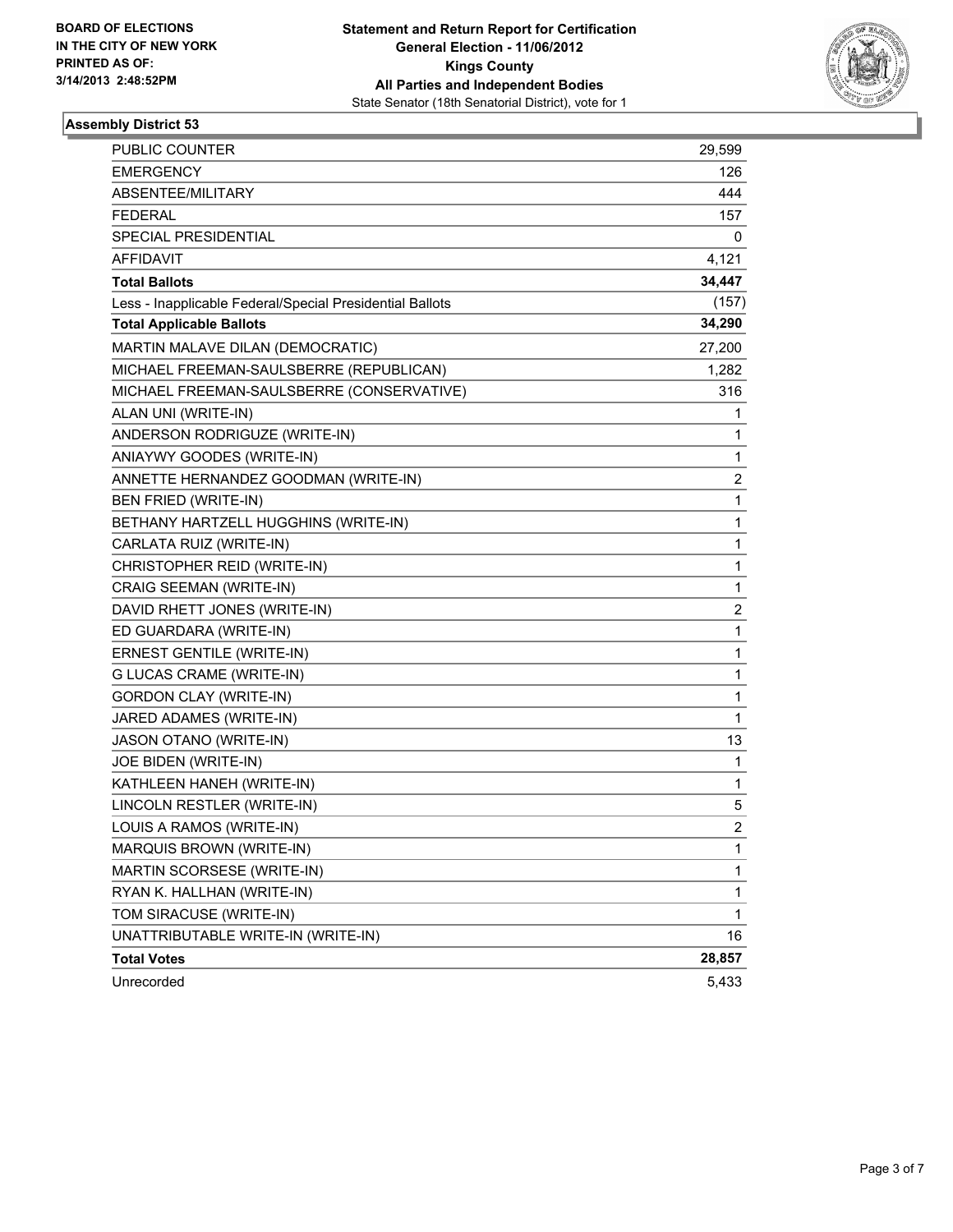

| PUBLIC COUNTER                                           | 23,677         |
|----------------------------------------------------------|----------------|
| <b>EMERGENCY</b>                                         | 0              |
| <b>ABSENTEE/MILITARY</b>                                 | 277            |
| <b>FFDFRAL</b>                                           | 59             |
| <b>SPECIAL PRESIDENTIAL</b>                              | $\Omega$       |
| <b>AFFIDAVIT</b>                                         | 3,469          |
| <b>Total Ballots</b>                                     | 27,482         |
| Less - Inapplicable Federal/Special Presidential Ballots | (59)           |
| <b>Total Applicable Ballots</b>                          | 27,423         |
| MARTIN MALAVE DILAN (DEMOCRATIC)                         | 22,568         |
| MICHAEL FREEMAN-SAULSBERRE (REPUBLICAN)                  | 766            |
| MICHAEL FREEMAN-SAULSBERRE (CONSERVATIVE)                | 240            |
| BARBARA RENDER (WRITE-IN)                                | 1              |
| <b>BOB ROSS (WRITE-IN)</b>                               | 1              |
| CURTIS ODOM (WRITE-IN)                                   | 1              |
| JASON OTANO (WRITE-IN)                                   | 1              |
| LOOS DUK DOUG (WRITE-IN)                                 | 1              |
| <b>NELSON ROMEN (WRITE-IN)</b>                           | 1              |
| ROBERTA JACKSON (WRITE-IN)                               | 1              |
| UNATTRIBUTABLE WRITE-IN (WRITE-IN)                       | $\overline{2}$ |
| <b>Total Votes</b>                                       | 23,583         |
| Unrecorded                                               | 3.840          |

| <b>PUBLIC COUNTER</b>                                    | 2,923       |
|----------------------------------------------------------|-------------|
| <b>EMERGENCY</b>                                         |             |
| ABSENTEE/MILITARY                                        | 25          |
| <b>FEDERAL</b>                                           | 8           |
| <b>SPECIAL PRESIDENTIAL</b>                              | $\mathbf 0$ |
| <b>AFFIDAVIT</b>                                         | 532         |
| <b>Total Ballots</b>                                     | 3,489       |
| Less - Inapplicable Federal/Special Presidential Ballots | (8)         |
| <b>Total Applicable Ballots</b>                          | 3,481       |
| MARTIN MALAVE DILAN (DEMOCRATIC)                         | 2,735       |
| MICHAEL FREEMAN-SAULSBERRE (REPUBLICAN)                  | 70          |
| MICHAEL FREEMAN-SAULSBERRE (CONSERVATIVE)                | 19          |
| DAVID FEHLING (WRITE-IN)                                 | 1           |
| MICHAEL DESNOFS (WRITE-IN)                               | 1           |
| <b>Total Votes</b>                                       | 2,826       |
| Unrecorded                                               | 655         |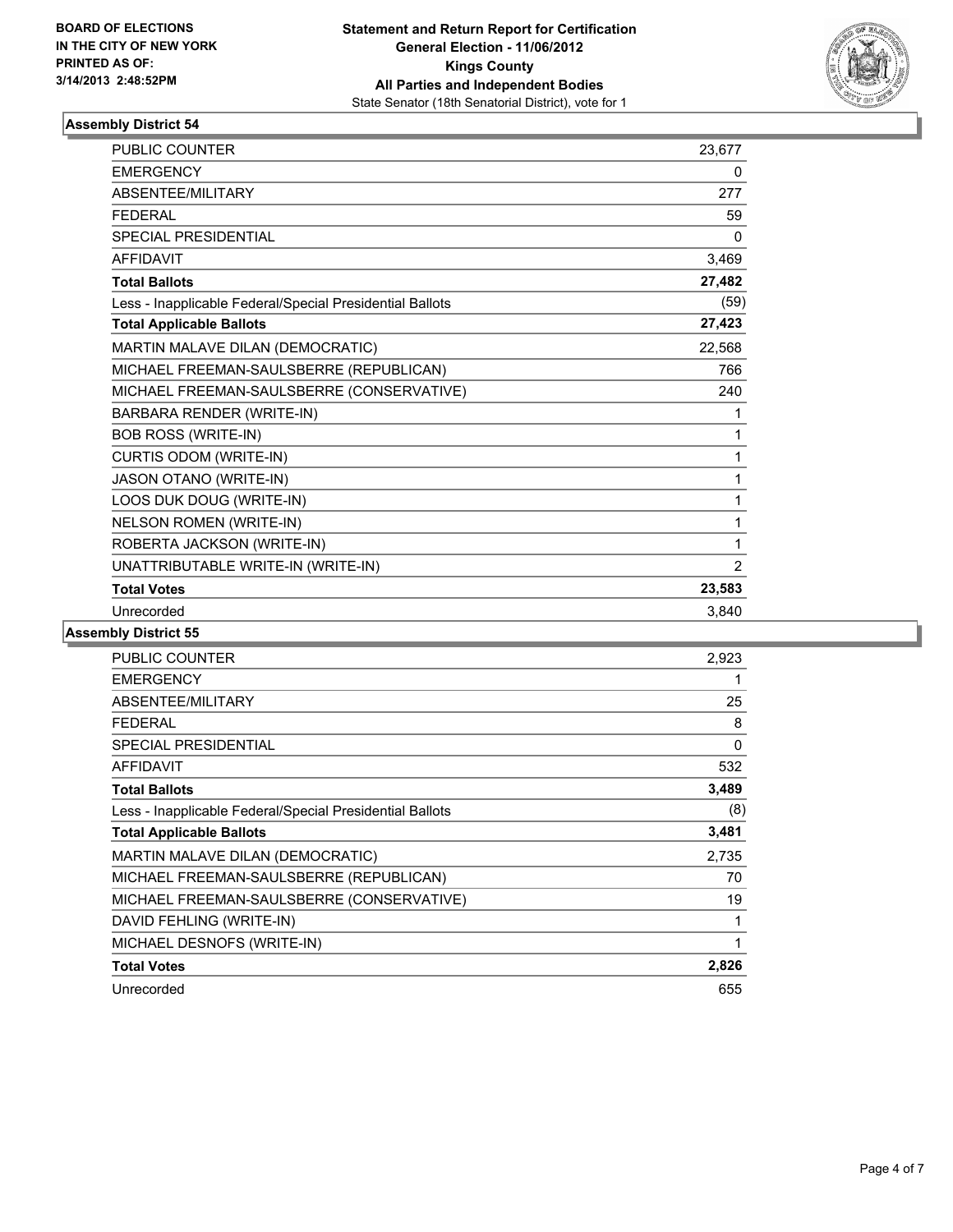

| <b>PUBLIC COUNTER</b>                                    | 4,692 |
|----------------------------------------------------------|-------|
| <b>EMERGENCY</b>                                         | 0     |
| <b>ABSENTEE/MILITARY</b>                                 | 53    |
| <b>FEDERAL</b>                                           | 6     |
| <b>SPECIAL PRESIDENTIAL</b>                              | 0     |
| <b>AFFIDAVIT</b>                                         | 721   |
| <b>Total Ballots</b>                                     | 5,472 |
| Less - Inapplicable Federal/Special Presidential Ballots | (6)   |
| <b>Total Applicable Ballots</b>                          | 5,466 |
| <b>MARTIN MALAVE DILAN (DEMOCRATIC)</b>                  | 4,519 |
| MICHAEL FREEMAN-SAULSBERRE (REPUBLICAN)                  | 57    |
| MICHAEL FREEMAN-SAULSBERRE (CONSERVATIVE)                | 25    |
| TOM SIRACUSE (WRITE-IN)                                  | 1     |
| <b>Total Votes</b>                                       | 4,602 |
| Unrecorded                                               | 864   |

| <b>PUBLIC COUNTER</b>                                    | 1,497 |
|----------------------------------------------------------|-------|
| <b>EMERGENCY</b>                                         | 0     |
| ABSENTEE/MILITARY                                        | 16    |
| <b>FEDERAL</b>                                           | 1     |
| <b>SPECIAL PRESIDENTIAL</b>                              | 0     |
| AFFIDAVIT                                                | 348   |
| <b>Total Ballots</b>                                     | 1,862 |
| Less - Inapplicable Federal/Special Presidential Ballots | (1)   |
| <b>Total Applicable Ballots</b>                          | 1,861 |
| MARTIN MALAVE DILAN (DEMOCRATIC)                         | 1,417 |
| MICHAEL FREEMAN-SAULSBERRE (REPUBLICAN)                  | 15    |
| MICHAEL FREEMAN-SAULSBERRE (CONSERVATIVE)                | 8     |
| <b>Total Votes</b>                                       | 1,440 |
| Unrecorded                                               | 421   |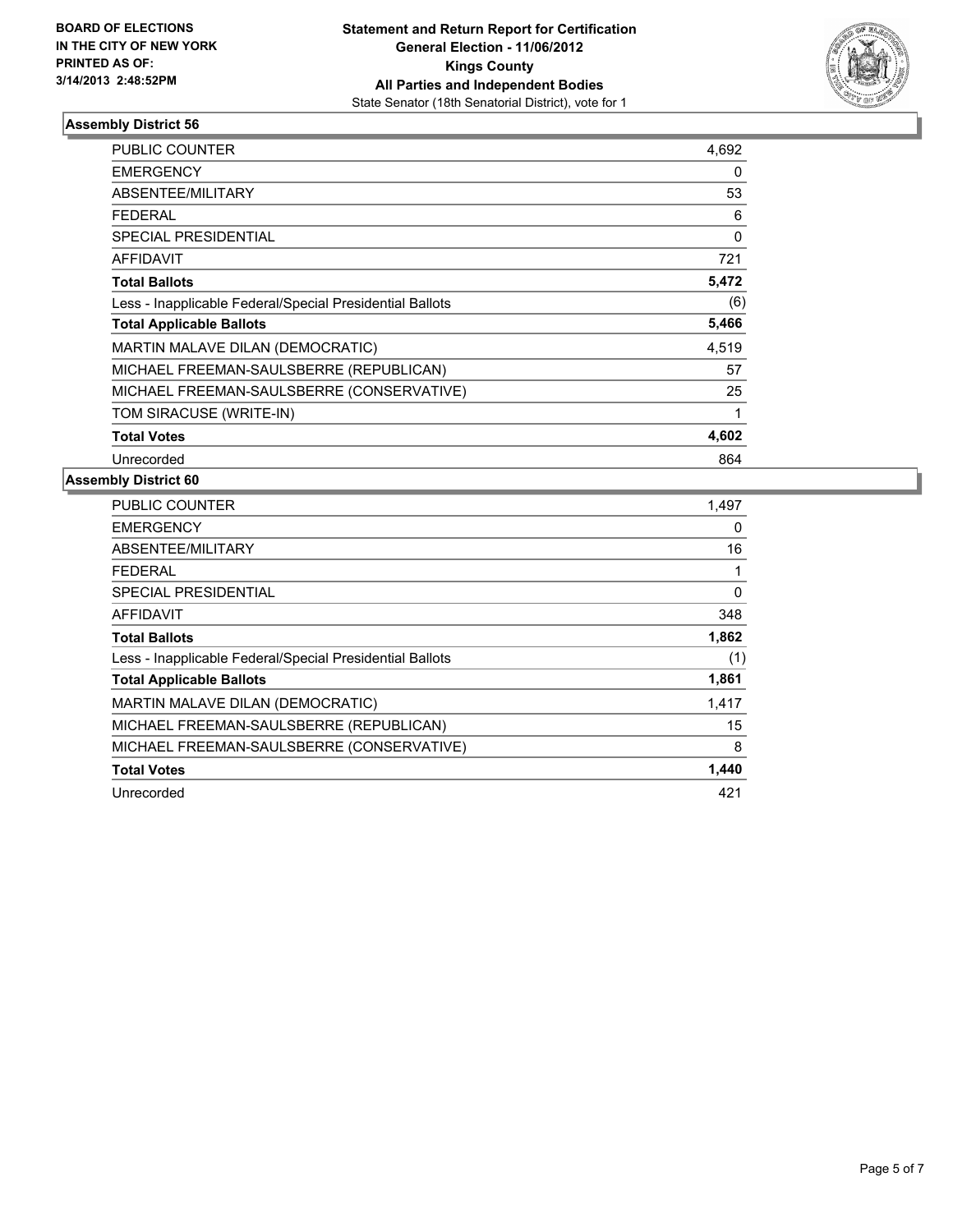

### **Total for State Senator (18th Senatorial District) - Kings County**

| <b>EMERGENCY</b><br>ABSENTEE/MILITARY<br><b>FEDERAL</b><br>SPECIAL PRESIDENTIAL<br><b>AFFIDAVIT</b><br><b>Total Ballots</b><br>Less - Inapplicable Federal/Special Presidential Ballots<br><b>Total Applicable Ballots</b><br>MARTIN MALAVE DILAN (DEMOCRATIC)<br>MICHAEL FREEMAN-SAULSBERRE (REPUBLICAN)<br>MICHAEL FREEMAN-SAULSBERRE (CONSERVATIVE)<br>ALAN UNI (WRITE-IN)<br>ANDERSON RODRIGUZE (WRITE-IN)<br>ANIAYWY GOODES (WRITE-IN)<br>ANNETTE HERNANDEZ GOODMAN (WRITE-IN)<br>BARBARA RENDER (WRITE-IN)<br>BEN FRIED (WRITE-IN)<br>BETHANY HARTZELL HUGGHINS (WRITE-IN)<br><b>BOB ROSS (WRITE-IN)</b><br>CARLATA RUIZ (WRITE-IN)<br>CHRISTOPHER REID (WRITE-IN)<br>CRAIG SEEMAN (WRITE-IN)<br>CURTIS ODOM (WRITE-IN)<br>DAVID FEHLING (WRITE-IN)<br>DAVID RHETT JONES (WRITE-IN)<br>ED GUARDARA (WRITE-IN)<br>ERICA ETHER (WRITE-IN)<br>ERNEST GENTILE (WRITE-IN)<br><b>G LUCAS CRAME (WRITE-IN)</b><br><b>GLENN GREENWARD (WRITE-IN)</b><br><b>GORDON CLAY (WRITE-IN)</b><br>JARED ADAMES (WRITE-IN)<br>JASON OTANO (WRITE-IN)<br><b>JESSICA REED (WRITE-IN)</b><br>JOE BIDEN (WRITE-IN)<br>JOHN GALT (WRITE-IN)<br>JOHN RODRICK (WRITE-IN)<br>KATHLEEN HANEH (WRITE-IN)<br>LINCOLN RESTLER (WRITE-IN)<br>LOOS DUK DOUG (WRITE-IN)<br>LOUIS A RAMOS (WRITE-IN)<br>LUIS A. JORDAN (WRITE-IN)<br>MARCOS MASRI (WRITE-IN)<br>MARK BORINO (WRITE-IN) | PUBLIC COUNTER           | 75,268                  |
|------------------------------------------------------------------------------------------------------------------------------------------------------------------------------------------------------------------------------------------------------------------------------------------------------------------------------------------------------------------------------------------------------------------------------------------------------------------------------------------------------------------------------------------------------------------------------------------------------------------------------------------------------------------------------------------------------------------------------------------------------------------------------------------------------------------------------------------------------------------------------------------------------------------------------------------------------------------------------------------------------------------------------------------------------------------------------------------------------------------------------------------------------------------------------------------------------------------------------------------------------------------------------------------------------------------------------------------------------------|--------------------------|-------------------------|
|                                                                                                                                                                                                                                                                                                                                                                                                                                                                                                                                                                                                                                                                                                                                                                                                                                                                                                                                                                                                                                                                                                                                                                                                                                                                                                                                                            |                          | 133.                    |
|                                                                                                                                                                                                                                                                                                                                                                                                                                                                                                                                                                                                                                                                                                                                                                                                                                                                                                                                                                                                                                                                                                                                                                                                                                                                                                                                                            |                          | 1,100                   |
|                                                                                                                                                                                                                                                                                                                                                                                                                                                                                                                                                                                                                                                                                                                                                                                                                                                                                                                                                                                                                                                                                                                                                                                                                                                                                                                                                            |                          | 355                     |
|                                                                                                                                                                                                                                                                                                                                                                                                                                                                                                                                                                                                                                                                                                                                                                                                                                                                                                                                                                                                                                                                                                                                                                                                                                                                                                                                                            |                          | 0                       |
|                                                                                                                                                                                                                                                                                                                                                                                                                                                                                                                                                                                                                                                                                                                                                                                                                                                                                                                                                                                                                                                                                                                                                                                                                                                                                                                                                            |                          | 11,052                  |
|                                                                                                                                                                                                                                                                                                                                                                                                                                                                                                                                                                                                                                                                                                                                                                                                                                                                                                                                                                                                                                                                                                                                                                                                                                                                                                                                                            |                          | 87,908                  |
|                                                                                                                                                                                                                                                                                                                                                                                                                                                                                                                                                                                                                                                                                                                                                                                                                                                                                                                                                                                                                                                                                                                                                                                                                                                                                                                                                            |                          | (355)                   |
|                                                                                                                                                                                                                                                                                                                                                                                                                                                                                                                                                                                                                                                                                                                                                                                                                                                                                                                                                                                                                                                                                                                                                                                                                                                                                                                                                            |                          | 87,553                  |
|                                                                                                                                                                                                                                                                                                                                                                                                                                                                                                                                                                                                                                                                                                                                                                                                                                                                                                                                                                                                                                                                                                                                                                                                                                                                                                                                                            |                          | 69,749                  |
|                                                                                                                                                                                                                                                                                                                                                                                                                                                                                                                                                                                                                                                                                                                                                                                                                                                                                                                                                                                                                                                                                                                                                                                                                                                                                                                                                            |                          | 3,195                   |
|                                                                                                                                                                                                                                                                                                                                                                                                                                                                                                                                                                                                                                                                                                                                                                                                                                                                                                                                                                                                                                                                                                                                                                                                                                                                                                                                                            |                          | 792                     |
|                                                                                                                                                                                                                                                                                                                                                                                                                                                                                                                                                                                                                                                                                                                                                                                                                                                                                                                                                                                                                                                                                                                                                                                                                                                                                                                                                            |                          | 1                       |
|                                                                                                                                                                                                                                                                                                                                                                                                                                                                                                                                                                                                                                                                                                                                                                                                                                                                                                                                                                                                                                                                                                                                                                                                                                                                                                                                                            |                          | 1                       |
|                                                                                                                                                                                                                                                                                                                                                                                                                                                                                                                                                                                                                                                                                                                                                                                                                                                                                                                                                                                                                                                                                                                                                                                                                                                                                                                                                            |                          | 1                       |
|                                                                                                                                                                                                                                                                                                                                                                                                                                                                                                                                                                                                                                                                                                                                                                                                                                                                                                                                                                                                                                                                                                                                                                                                                                                                                                                                                            |                          | 2                       |
|                                                                                                                                                                                                                                                                                                                                                                                                                                                                                                                                                                                                                                                                                                                                                                                                                                                                                                                                                                                                                                                                                                                                                                                                                                                                                                                                                            |                          | 1                       |
|                                                                                                                                                                                                                                                                                                                                                                                                                                                                                                                                                                                                                                                                                                                                                                                                                                                                                                                                                                                                                                                                                                                                                                                                                                                                                                                                                            |                          | 1                       |
|                                                                                                                                                                                                                                                                                                                                                                                                                                                                                                                                                                                                                                                                                                                                                                                                                                                                                                                                                                                                                                                                                                                                                                                                                                                                                                                                                            |                          | 1                       |
|                                                                                                                                                                                                                                                                                                                                                                                                                                                                                                                                                                                                                                                                                                                                                                                                                                                                                                                                                                                                                                                                                                                                                                                                                                                                                                                                                            |                          | 1                       |
|                                                                                                                                                                                                                                                                                                                                                                                                                                                                                                                                                                                                                                                                                                                                                                                                                                                                                                                                                                                                                                                                                                                                                                                                                                                                                                                                                            |                          | 1                       |
|                                                                                                                                                                                                                                                                                                                                                                                                                                                                                                                                                                                                                                                                                                                                                                                                                                                                                                                                                                                                                                                                                                                                                                                                                                                                                                                                                            |                          | 1                       |
|                                                                                                                                                                                                                                                                                                                                                                                                                                                                                                                                                                                                                                                                                                                                                                                                                                                                                                                                                                                                                                                                                                                                                                                                                                                                                                                                                            |                          | 1                       |
|                                                                                                                                                                                                                                                                                                                                                                                                                                                                                                                                                                                                                                                                                                                                                                                                                                                                                                                                                                                                                                                                                                                                                                                                                                                                                                                                                            |                          | 1                       |
|                                                                                                                                                                                                                                                                                                                                                                                                                                                                                                                                                                                                                                                                                                                                                                                                                                                                                                                                                                                                                                                                                                                                                                                                                                                                                                                                                            |                          | 1                       |
|                                                                                                                                                                                                                                                                                                                                                                                                                                                                                                                                                                                                                                                                                                                                                                                                                                                                                                                                                                                                                                                                                                                                                                                                                                                                                                                                                            |                          | $\overline{\mathbf{c}}$ |
|                                                                                                                                                                                                                                                                                                                                                                                                                                                                                                                                                                                                                                                                                                                                                                                                                                                                                                                                                                                                                                                                                                                                                                                                                                                                                                                                                            |                          | 1                       |
|                                                                                                                                                                                                                                                                                                                                                                                                                                                                                                                                                                                                                                                                                                                                                                                                                                                                                                                                                                                                                                                                                                                                                                                                                                                                                                                                                            |                          | 1                       |
|                                                                                                                                                                                                                                                                                                                                                                                                                                                                                                                                                                                                                                                                                                                                                                                                                                                                                                                                                                                                                                                                                                                                                                                                                                                                                                                                                            |                          | 1                       |
|                                                                                                                                                                                                                                                                                                                                                                                                                                                                                                                                                                                                                                                                                                                                                                                                                                                                                                                                                                                                                                                                                                                                                                                                                                                                                                                                                            |                          | 1                       |
|                                                                                                                                                                                                                                                                                                                                                                                                                                                                                                                                                                                                                                                                                                                                                                                                                                                                                                                                                                                                                                                                                                                                                                                                                                                                                                                                                            |                          | 1                       |
|                                                                                                                                                                                                                                                                                                                                                                                                                                                                                                                                                                                                                                                                                                                                                                                                                                                                                                                                                                                                                                                                                                                                                                                                                                                                                                                                                            |                          | $\mathbf{1}$            |
|                                                                                                                                                                                                                                                                                                                                                                                                                                                                                                                                                                                                                                                                                                                                                                                                                                                                                                                                                                                                                                                                                                                                                                                                                                                                                                                                                            |                          | 1                       |
|                                                                                                                                                                                                                                                                                                                                                                                                                                                                                                                                                                                                                                                                                                                                                                                                                                                                                                                                                                                                                                                                                                                                                                                                                                                                                                                                                            |                          | 17                      |
|                                                                                                                                                                                                                                                                                                                                                                                                                                                                                                                                                                                                                                                                                                                                                                                                                                                                                                                                                                                                                                                                                                                                                                                                                                                                                                                                                            |                          | 1                       |
|                                                                                                                                                                                                                                                                                                                                                                                                                                                                                                                                                                                                                                                                                                                                                                                                                                                                                                                                                                                                                                                                                                                                                                                                                                                                                                                                                            |                          | 1                       |
|                                                                                                                                                                                                                                                                                                                                                                                                                                                                                                                                                                                                                                                                                                                                                                                                                                                                                                                                                                                                                                                                                                                                                                                                                                                                                                                                                            |                          | 1                       |
|                                                                                                                                                                                                                                                                                                                                                                                                                                                                                                                                                                                                                                                                                                                                                                                                                                                                                                                                                                                                                                                                                                                                                                                                                                                                                                                                                            |                          | 1                       |
|                                                                                                                                                                                                                                                                                                                                                                                                                                                                                                                                                                                                                                                                                                                                                                                                                                                                                                                                                                                                                                                                                                                                                                                                                                                                                                                                                            |                          | 1                       |
|                                                                                                                                                                                                                                                                                                                                                                                                                                                                                                                                                                                                                                                                                                                                                                                                                                                                                                                                                                                                                                                                                                                                                                                                                                                                                                                                                            |                          | 8                       |
|                                                                                                                                                                                                                                                                                                                                                                                                                                                                                                                                                                                                                                                                                                                                                                                                                                                                                                                                                                                                                                                                                                                                                                                                                                                                                                                                                            |                          | 1                       |
|                                                                                                                                                                                                                                                                                                                                                                                                                                                                                                                                                                                                                                                                                                                                                                                                                                                                                                                                                                                                                                                                                                                                                                                                                                                                                                                                                            |                          | 2                       |
|                                                                                                                                                                                                                                                                                                                                                                                                                                                                                                                                                                                                                                                                                                                                                                                                                                                                                                                                                                                                                                                                                                                                                                                                                                                                                                                                                            |                          | 1                       |
|                                                                                                                                                                                                                                                                                                                                                                                                                                                                                                                                                                                                                                                                                                                                                                                                                                                                                                                                                                                                                                                                                                                                                                                                                                                                                                                                                            |                          | 1                       |
|                                                                                                                                                                                                                                                                                                                                                                                                                                                                                                                                                                                                                                                                                                                                                                                                                                                                                                                                                                                                                                                                                                                                                                                                                                                                                                                                                            |                          | 1                       |
|                                                                                                                                                                                                                                                                                                                                                                                                                                                                                                                                                                                                                                                                                                                                                                                                                                                                                                                                                                                                                                                                                                                                                                                                                                                                                                                                                            | MARQUIS BROWN (WRITE-IN) | 1                       |